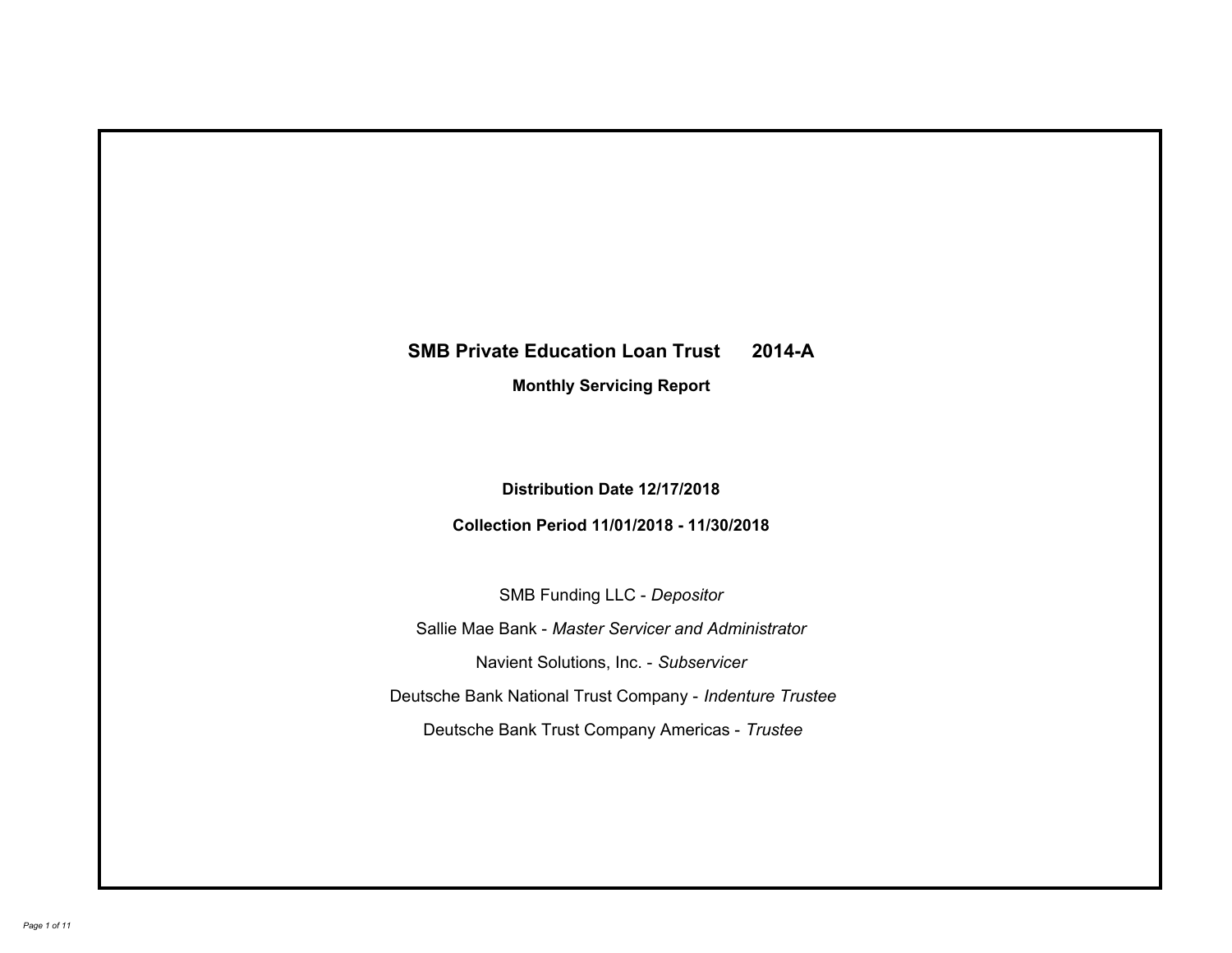|  |  |  | <b>Deal Parameters</b> |  |
|--|--|--|------------------------|--|
|--|--|--|------------------------|--|

| А | <b>Student Loan Portfolio Characteristics</b>   |                   | 08/07/2014       | 10/31/2018       | 11/30/2018       |
|---|-------------------------------------------------|-------------------|------------------|------------------|------------------|
|   | <b>Principal Balance</b>                        |                   | \$361,523,983.59 | \$214,453,721.58 | \$212,012,732.78 |
|   | Interest to be Capitalized Balance              |                   | 17,313,307.43    | 5,929,934.77     | 5, 184, 332. 13  |
|   | Pool Balance                                    |                   | \$378,837,291.02 | \$220,383,656.35 | \$217,197,064.91 |
|   | Weighted Average Coupon (WAC)                   |                   | 7.81%            | 9.07%            | 9.15%            |
|   | Weighted Average Remaining Term                 |                   | 138.29           | 156.02           | 156.02           |
|   | Number of Loans                                 |                   | 33,555           | 19,897           | 19,608           |
|   | Number of Borrowers                             |                   | 26,651           | 15,750           | 15,537           |
|   | Pool Factor                                     |                   |                  | 0.581736966      | 0.573325462      |
|   | Since Issued Total Constant Prepayment Rate (1) |                   |                  | 7.80%            | 7.78%            |
| B | <b>Debt Securities</b>                          | <b>Cusip/Isin</b> | 11/15/2018       |                  | 12/17/2018       |
|   | A2A                                             | 784456AB1         | \$33,317,362.40  |                  | \$32,256,860.43  |
|   | A2B                                             | 784456AC9         | \$33,317,362.40  |                  | \$32,256,860.43  |
|   | A <sub>3</sub>                                  | 784456AD7         | \$50,000,000.00  |                  | \$50,000,000.00  |
|   | В                                               | 784456AE5         | \$36,000,000.00  |                  | \$36,000,000.00  |
|   | C                                               | 784456AF2         | \$42,000,000.00  |                  | \$42,000,000.00  |
|   |                                                 |                   |                  |                  |                  |
| С | <b>Certificates</b>                             | <b>Cusip/Isin</b> | 11/15/2018       |                  | 12/17/2018       |
|   | <b>Excess Distribution</b>                      | 784456105         | \$100,000.00     |                  | \$100,000.00     |
|   |                                                 |                   |                  |                  |                  |
| D | <b>Account Balances</b>                         |                   | 11/15/2018       |                  | 12/17/2018       |
|   | Reserve Account Balance                         |                   | \$958,735.00     |                  | \$958,735.00     |
|   |                                                 |                   |                  |                  |                  |
| E | <b>Asset / Liability</b>                        |                   | 11/15/2018       |                  | 12/17/2018       |
|   | Overcollateralization Percentage *              |                   | 30.74%           |                  | 30.70%           |
|   | Specified Overcollateralization Amount *        |                   | \$66,115,096.91  |                  | \$65,159,119.47  |
|   | Actual Overcollateralization Amount *           |                   | \$67.748.931.55  |                  | \$66.683.344.05  |

\* Based on the Rated debt securities (Class A and Class B Bonds)

(1) Since Issued Total CPR calculations found in monthly servicing reports issued on or prior to September 15, 2015 originally included loans that were removed from the pool by the sponsor because they became ineligible for the pool between the cut-off date and settlement date. On October 5, 2015, Since Issued Total CPR calculations were revised to exclude these loans and all prior monthly servicing reports were restated. For additional information, see 'Since Issued CPR Methodology' found on page 11 of this report.

*Page 2 of 11 Trust 2014-A Monthly Servicing Report: Collection Period 11/01/2018 - 11/30/2018, Distribution Date 12/17/2018*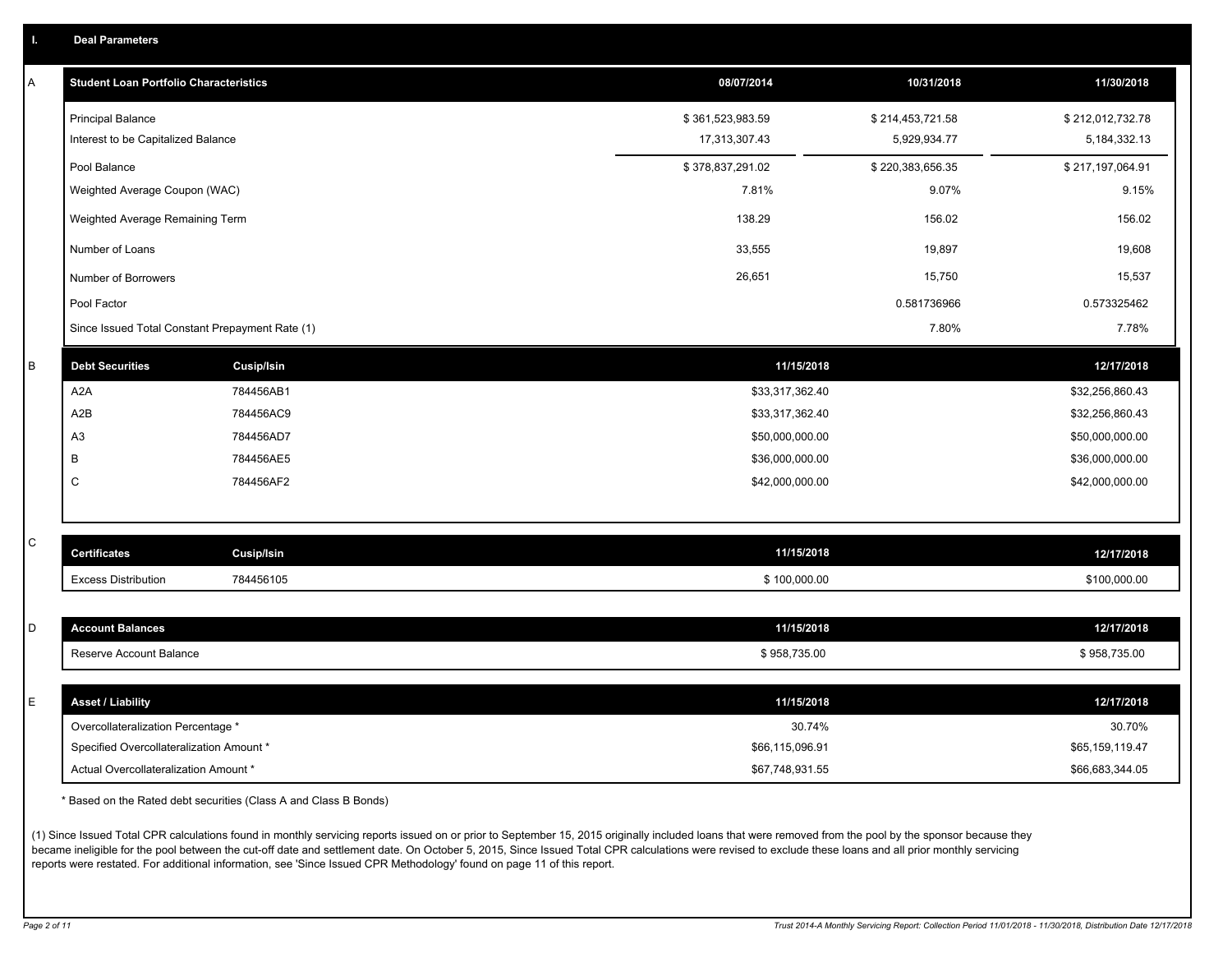### **II. 2014-A Trust Activity 11/01/2018 through 11/30/2018**

| Α       | <b>Student Loan Principal Receipts</b>                           |                |
|---------|------------------------------------------------------------------|----------------|
|         | <b>Borrower Principal</b>                                        | 3,179,550.24   |
|         | <b>Consolidation Activity Principal</b>                          | 0.00           |
|         | Seller Principal Reimbursement                                   | 0.00           |
|         | Servicer Principal Reimbursement                                 | 0.00           |
|         | Delinquent Principal Purchases by Servicer                       | 0.00           |
|         | <b>Other Principal Deposits</b>                                  | 0.00           |
|         | <b>Total Principal Receipts</b>                                  | \$3,179,550.24 |
| B       | <b>Student Loan Interest Receipts</b>                            |                |
|         | <b>Borrower Interest</b>                                         | 1,199,314.66   |
|         | <b>Consolidation Activity Interest</b>                           | 0.00           |
|         | Seller Interest Reimbursement                                    | 0.00           |
|         | Servicer Interest Reimbursement                                  | (3, 146.94)    |
|         | Delinquent Interest Purchases by Servicer                        | 0.00           |
|         | <b>Other Interest Deposits</b>                                   | 11,338.99      |
|         | <b>Total Interest Receipts</b>                                   | \$1,207,506.71 |
| C       | <b>Recoveries on Realized Losses</b>                             | \$39,281.40    |
| D       | <b>Investment Income</b>                                         | \$8,543.06     |
| Е       | <b>Funds Borrowed from Next Collection Period</b>                | \$0.00         |
| F       | <b>Funds Repaid from Prior Collection Period</b>                 | \$0.00         |
| G       | Loan Sale or Purchase Proceeds                                   | \$0.00         |
| н       | Initial Deposits to Collection Account                           | \$0.00         |
|         | <b>Excess Transferred from Other Accounts</b>                    | \$0.00         |
| ۱.      | <b>Borrower Benefit Reimbursements</b>                           | \$0.00         |
| K       | <b>Gross Swap Receipt</b>                                        | \$0.00         |
| L       | <b>Other Deposits</b>                                            | \$0.00         |
| м       | <b>Other Fees Collected</b>                                      | \$0.00         |
| N       | <b>AVAILABLE FUNDS</b>                                           | \$4,434,881.41 |
| $\circ$ | Non-Cash Principal Activity During Collection Period             | \$738,561.44   |
| P       | Aggregate Purchased Amounts by the Depositor, Servicer or Seller | \$0.00         |
| Q       | Aggregate Loan Substitutions                                     | \$0.00         |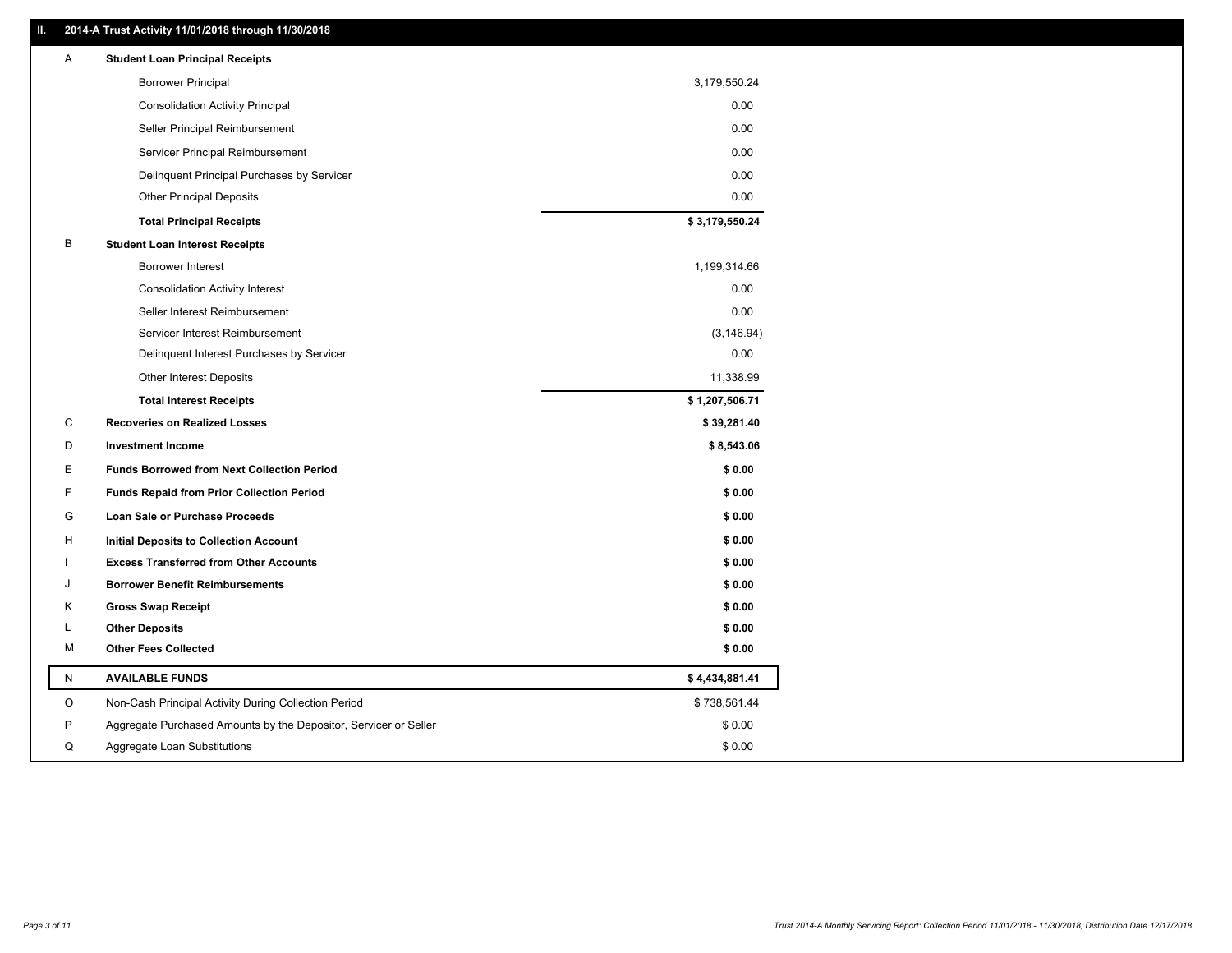### **III. 2014-A Portfolio Characteristics**

|                   |                         |                                     | 11/30/2018 |                  |                |                          |         | 10/31/2018 |                  |                |
|-------------------|-------------------------|-------------------------------------|------------|------------------|----------------|--------------------------|---------|------------|------------------|----------------|
|                   |                         | <b>Wtd Avg</b><br># Loans<br>Coupon | Principal  |                  | % of Principal | <b>Wtd Avg</b><br>Coupon | # Loans | Principal  |                  | % of Principal |
| INTERIM:          | IN SCHOOL               | 10.32%                              | 352        | \$4,659,531.15   | 2.145%         | 10.32%                   |         | 357        | \$4,694,990.92   | 2.130%         |
|                   | <b>GRACE</b>            | 10.27%                              | 136        | \$2,142,431.48   | 0.986%         | 10.23%                   |         | 264        | \$3,851,377.51   | 1.748%         |
|                   | <b>DEFERMENT</b>        | 10.26%                              | 1,146      | \$14,860,673.27  | 6.842%         | 10.24%                   |         | 1,145      | \$14,715,570.69  | 6.677%         |
| <b>REPAYMENT:</b> | <b>CURRENT</b>          | 8.92%                               | 16,704     | \$178,045,975.31 | 81.974%        | 8.83%                    |         | 16,809     | \$179,477,717.07 | 81.439%        |
|                   | 31-60 DAYS DELINQUENT   | 9.86%                               | 282        | \$3,959,729.05   | 1.823%         | 9.71%                    |         | 334        | \$4,858,008.07   | 2.204%         |
|                   | 61-90 DAYS DELINQUENT   | 9.92%                               | 201        | \$3,082,481.72   | 1.419%         | 9.51%                    |         | 194        | \$2,550,104.37   | 1.157%         |
|                   | 91-120 DAYS DELINQUENT  | 10.32%                              | 129        | \$1,741,328.11   | 0.802%         | 9.97%                    |         | 117        | \$1,673,268.48   | 0.759%         |
|                   | 121-150 DAYS DELINQUENT | 10.65%                              | 85         | \$1,125,238.51   | 0.518%         | 10.76%                   |         | 91         | \$1,252,828.88   | 0.568%         |
|                   | 151-180 DAYS DELINQUENT | 10.78%                              | 62         | \$819,423.13     | 0.377%         | 11.03%                   |         | 68         | \$852,011.22     | 0.387%         |
|                   | > 180 DAYS DELINQUENT   | 11.04%                              | 55         | \$764,051.49     | 0.352%         | 10.88%                   |         | 68         | \$880,091.46     | 0.399%         |
|                   | FORBEARANCE             | 9.97%                               | 456        | \$5,996,201.69   | 2.761%         | 9.80%                    |         | 450        | \$5,577,687.68   | 2.531%         |
| <b>TOTAL</b>      |                         |                                     | 19,608     | \$217,197,064.91 | 100.00%        |                          |         | 19,897     | \$220,383,656.35 | 100.00%        |
|                   |                         |                                     |            |                  |                |                          |         |            |                  |                |

Percentages may not total 100% due to rounding \*

\*\* Smart Option Interest Only loans and \$25 Fixed Payment loans classified as in repayment whether student borrowers are in school, in grace, in deferment or required to make full principal and interest payments on their l

\*\*\* To conform with company standard reporting these sections now include Princial and Interest Accrued to Capitalize.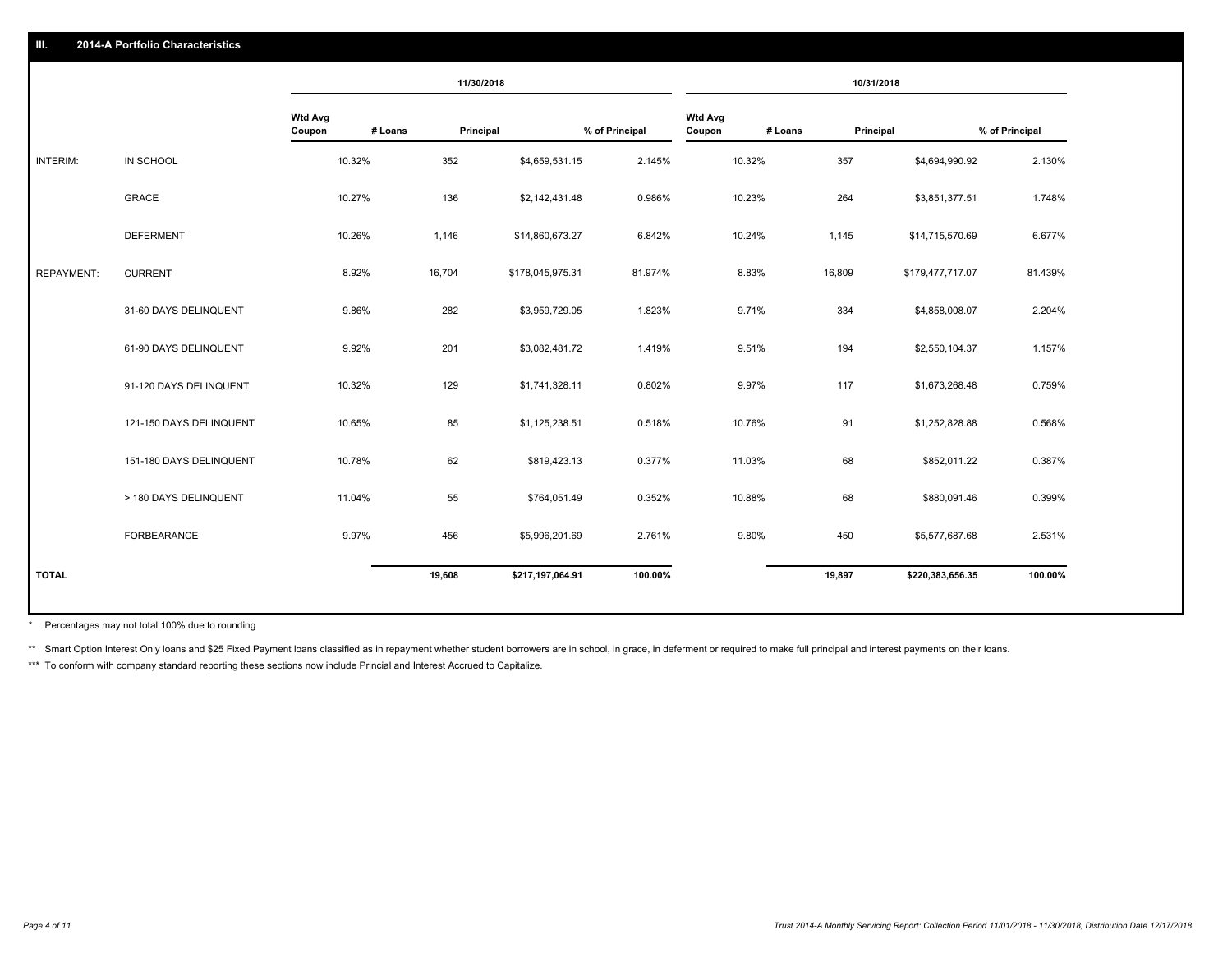|                                                         | 11/30/2018       | 10/31/2018       |
|---------------------------------------------------------|------------------|------------------|
| Pool Balance                                            | \$217,197,064.91 | \$220,383,656.35 |
| Total # Loans                                           | 19,608           | 19,897           |
| Total # Borrowers                                       | 15,537           | 15,750           |
| Weighted Average Coupon                                 | 9.15%            | 9.07%            |
| Weighted Average Remaining Term                         | 156.02           | 156.02           |
| Percent of Pool - Cosigned                              | 93.6%            | 93.7%            |
| Percent of Pool - Non Cosigned                          | 6.4%             | 6.3%             |
| Borrower Interest Accrued for Period                    | \$1,599,077.98   | \$1,651,939.50   |
| <b>Outstanding Borrower Interest Accrued</b>            | \$6,768,731.93   | \$7,524,536.41   |
| Gross Principal Realized Loss - Periodic *              | \$371,175.98     | \$288,762.67     |
| Gross Principal Realized Loss - Cumulative *            | \$11,674,936.21  | \$11,303,760.23  |
| Delinquent Principal Purchased by Servicer - Periodic   | \$0.00           | \$0.00           |
| Delinquent Principal Purchased by Servicer - Cumulative | \$0.00           | \$0.00           |
| Recoveries on Realized Losses - Periodic                | \$39,281.40      | \$43,130.67      |
| Recoveries on Realized Losses - Cumulative              | \$837,395.11     | \$798,113.71     |
| Net Losses - Periodic                                   | \$331,894.58     | \$245,632.00     |
| Net Losses - Cumulative                                 | \$10,837,541.10  | \$10,505,646.52  |
| <b>Cumulative Gross Defaults</b>                        | \$11,674,936.21  | \$11,303,760.23  |
| Change in Gross Defaults                                | \$371,175.98     | \$288,762.67     |
| Non-Cash Principal Activity - Capitalized Interest      | \$1,109,571.67   | \$471,504.81     |
| Since Issued Total Constant Prepayment Rate (CPR) (1)   | 7.78%            | 7.80%            |
| <b>Loan Substitutions</b>                               | \$0.00           | \$0.00           |
| <b>Cumulative Loan Substitutions</b>                    | \$0.00           | \$0.00           |
| <b>Unpaid Master Servicing Fees</b>                     | \$0.00           | \$0.00           |
| <b>Unpaid Sub-Servicing Fees</b>                        | \$0.00           | \$0.00           |
| <b>Unpaid Administration Fees</b>                       | \$0.00           | \$0.00           |
| Unpaid Carryover Master Servicing Fees                  | \$0.00           | \$0.00           |
| Unpaid Carryover Sub-Servicing Fees                     | \$0.00           | \$0.00           |
| Note Interest Shortfall                                 | \$0.00           | \$0.00           |

\* In accordance with the Sub-Servicer's current policies and procedures, after September 1, 2017 loans subject to bankruptcy claims generally will not be reported as a charged-off unless and until they are delinquent for 2

(1) Since Issued Total CPR calculations found in monthly servicing reports issued on or prior to September 15, 2015 originally included loans that were removed from the pool by the sponsor because they became ineligible fo between the cut-off date and settlement date. On October 5, 2015, Since Issued Total CPR calculations were revised to exclude these loans and all prior monthly servicing reports were restated. For additional information, s CPR Methodology' found on page 11 of this report.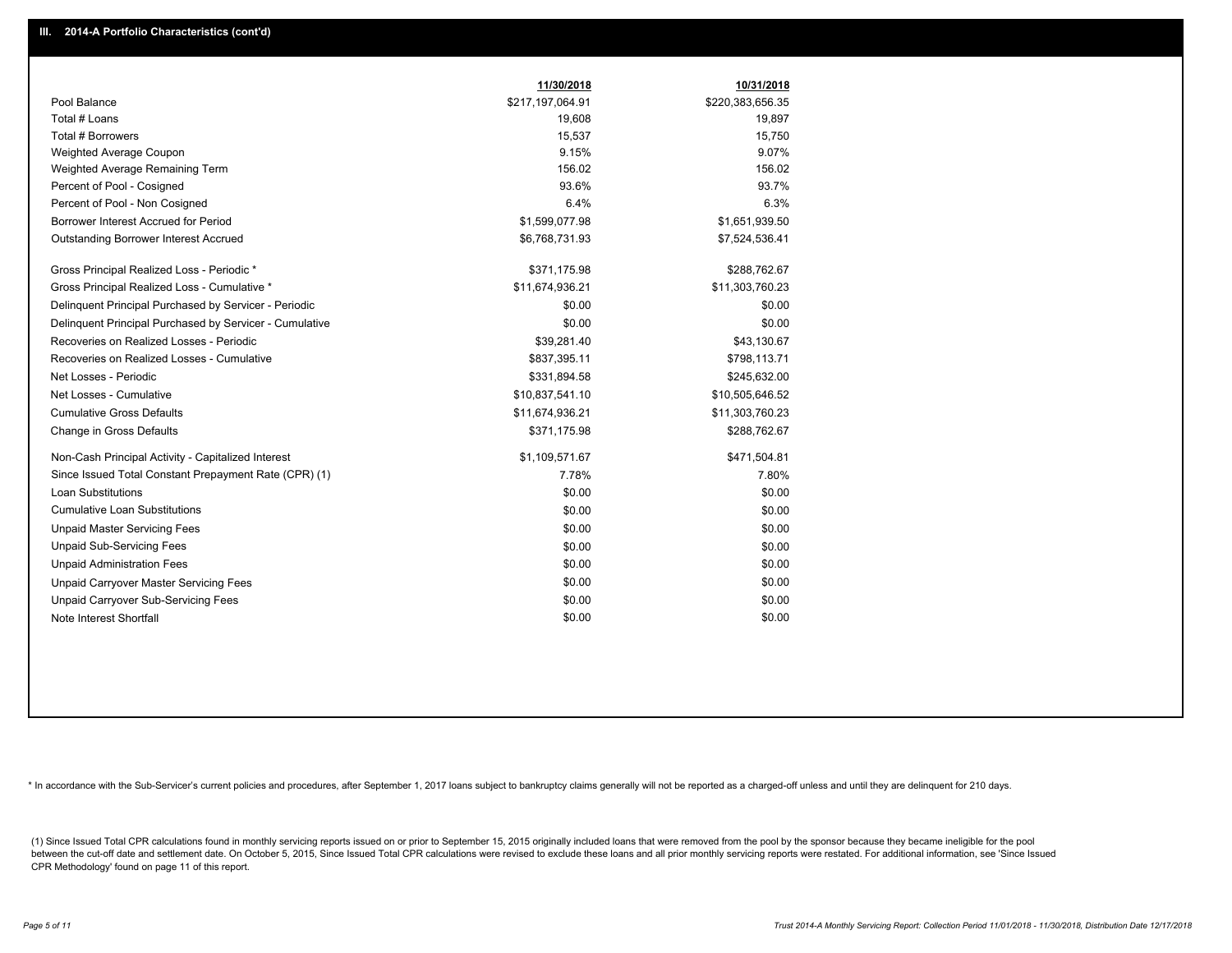## **IV. 2014-A Portfolio Statistics by Loan Program**

|                                                        | Weighted<br><b>Average Coupon</b> | # LOANS | \$ AMOUNT        | $%$ *    |
|--------------------------------------------------------|-----------------------------------|---------|------------------|----------|
| - Smart Option Deferred Loans                          | 9.46%                             | 9,441   | \$105,216,394.98 | 48.443%  |
| - Smart Option Fixed Pay Loans                         | 9.15%                             | 5,674   | \$76,283,083.22  | 35.122%  |
| - Smart Option Interest-Only Loans                     | 8.26%                             | 4,493   | \$35,697,586.71  | 16.436%  |
| - Other Loan Programs                                  | 0.00%                             | 0.00    | \$0.00           | 0.000%   |
| <b>Total</b>                                           | 9.15%                             | 19,608  | \$217,197,064.91 | 100.000% |
| Prime Indexed Loans -- Monthly Reset Adjustable        |                                   |         | \$0.00           |          |
| Prime Indexed Loans -- Monthly Reset Non-Adjustable    |                                   |         | \$0.00           |          |
| Prime Indexed Loans -- Quarterly Reset Adjustable      |                                   |         | \$0.00           |          |
| Prime Indexed Loans -- Quarterly Reset Non-Adjustable  |                                   |         | \$0.00           |          |
| Prime Indexed Loans -- Annual Reset                    |                                   |         | \$0.00           |          |
| T-Bill Indexed Loans                                   |                                   |         | \$0.00           |          |
| <b>Fixed Rate Loans</b>                                |                                   |         | \$29,035,851.03  |          |
| <b>LIBOR Indexed Loans</b>                             |                                   |         | \$188,161,213.88 |          |
|                                                        |                                   |         |                  |          |
| * Note: Percentages may not total 100% due to rounding |                                   |         |                  |          |

To conform with company standard reporting these sections now include Princial and Interest Accrued to Capitalize.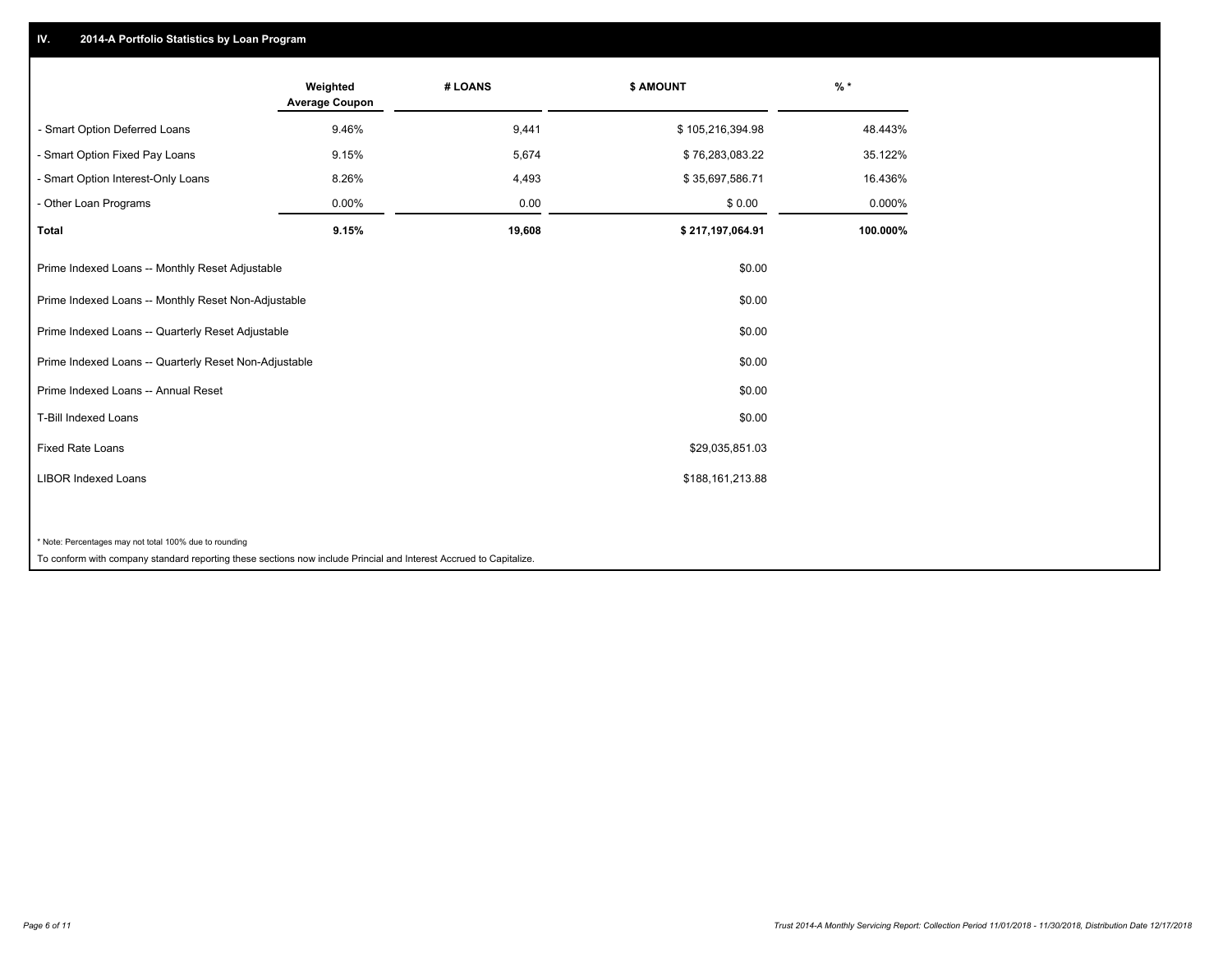| v. | 2014-A Reserve Account and Principal Distribution Calculations                                                                                                                                     |                  |  |
|----|----------------------------------------------------------------------------------------------------------------------------------------------------------------------------------------------------|------------------|--|
| А. | <b>Reserve Account</b>                                                                                                                                                                             |                  |  |
|    | Specified Reserve Account Balance                                                                                                                                                                  | \$958,735.00     |  |
|    | Actual Reserve Account Balance                                                                                                                                                                     | \$958,735.00     |  |
| В. | <b>Principal Distribution Amount</b>                                                                                                                                                               |                  |  |
|    | Class A Notes Outstanding<br>i.                                                                                                                                                                    | \$116,634,724.80 |  |
|    | Pool Balance<br>ii.                                                                                                                                                                                | \$217,197,064.91 |  |
|    | First Priority Principal Distribution Amount (i - ii)<br>iii.                                                                                                                                      | \$0.00           |  |
|    | Class A and B Notes Outstanding<br>iv.                                                                                                                                                             | \$152,634,724.80 |  |
|    | First Priority Principal Distribution Amount<br>v.                                                                                                                                                 | \$0.00           |  |
|    | Pool Balance<br>vi.                                                                                                                                                                                | \$217,197,064.91 |  |
|    | Specified Overcollateralization Amount<br>vii.                                                                                                                                                     | \$65,159,119.47  |  |
|    | viii. Regular Principal Distribution Amount (iv - v) - (vi - vii)                                                                                                                                  | \$596,779.36     |  |
|    |                                                                                                                                                                                                    |                  |  |
|    | Notes Outstanding<br>ix.                                                                                                                                                                           | \$194,634,724.80 |  |
|    | First Priority Principal Distribution Amount<br>х.                                                                                                                                                 | \$0.00           |  |
|    | Regular Principal Distribution Amount<br>xi.                                                                                                                                                       | \$596,779.36     |  |
|    | Available Funds (after payment of waterfall items A through J) *<br>xii.                                                                                                                           | \$3,048,449.16   |  |
|    | xiii. Additional Principal Distribution Amount (min(ix - x - xi, xiii))                                                                                                                            | \$1,524,224.58   |  |
|    | * Represents 50% of value if the principal balance of the notes is greater than 10% of initial principal balance of the notes or the Class A and Class B note are reduced to 0, otherwise the full |                  |  |

value is shown.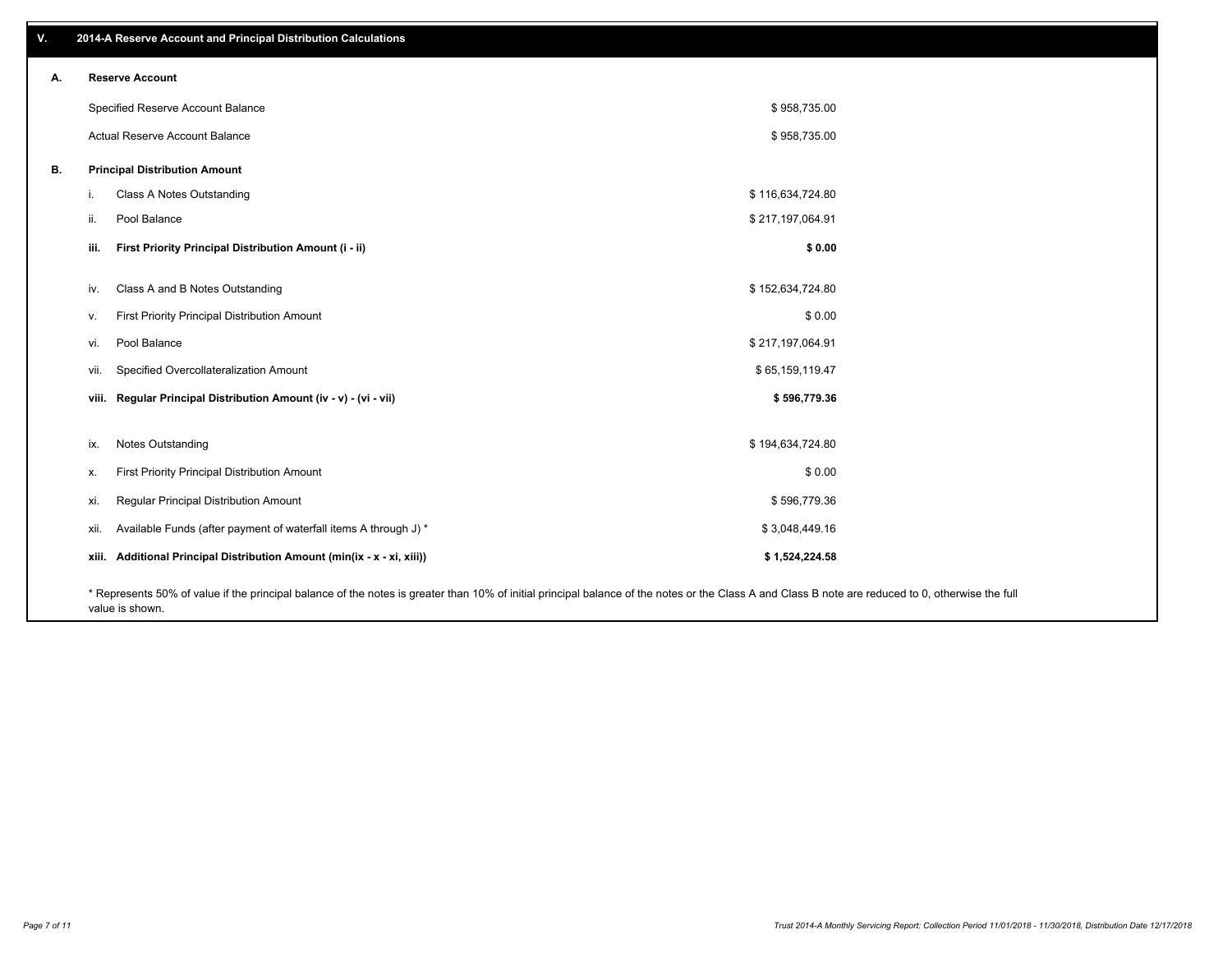| VI. |  | 2014-A Waterfall for Distributions |  |  |  |
|-----|--|------------------------------------|--|--|--|
|-----|--|------------------------------------|--|--|--|

|              |                                                                                        | Paid             | <b>Funds Balance</b> |
|--------------|----------------------------------------------------------------------------------------|------------------|----------------------|
|              | <b>Total Available Funds</b>                                                           |                  | \$4,434,881.41       |
| A            | <b>Trustee Fees</b>                                                                    | \$0.00           | \$4,434,881.41       |
| B            | i. Master Servicing Fees                                                               | \$8,998.98       | \$4,425,882.43       |
|              | ii. Sub-Servicing Fees                                                                 | \$140,261.75     | \$4,285,620.68       |
| $\mathbf C$  | i. Administration Fees                                                                 | \$6,667.00       | \$4,278,953.68       |
|              | ii. Unreimbursed Administrator Advances plus any Unpaid                                | \$0.00           | \$4,278,953.68       |
| D            | Class A Noteholders Interest Distribution Amount                                       | \$356,225.16     | \$3,922,728.52       |
| E            | <b>First Priority Principal Payment</b>                                                | \$0.00           | \$3,922,728.52       |
| F            | Class B Noteholders Interest Distribution Amount                                       | \$120,000.00     | \$3,802,728.52       |
| G            | <b>Class C Noteholders Interest Distribution Amount</b>                                | \$157,500.00     | \$3,645,228.52       |
| H            | Reinstatement Reserve Account                                                          | \$0.00           | \$3,645,228.52       |
| $\mathbf{I}$ | Regular Principal Distribution                                                         | \$596,779.36     | \$3,048,449.16       |
| J            | i. Carryover Master Servicing Fees                                                     | \$0.00           | \$3,048,449.16       |
|              | ii. Carryover Sub-servicing Fees                                                       | \$0.00           | \$3,048,449.16       |
| Κ            | Additional Principal Distribution Amount                                               | \$1,524,224.58   | \$1,524,224.58       |
| L            | Unpaid Expenses of Trustee                                                             | \$0.00           | \$1,524,224.58       |
| м            | Unpaid Expenses of Administrator                                                       | \$0.00           | \$1,524,224.58       |
| N            | Remaining Funds to the Excess Distribution Certificateholder                           | \$1,524,224.58   | \$0.00               |
|              |                                                                                        |                  |                      |
|              | <b>Waterfall Conditions</b>                                                            |                  |                      |
|              | <b>Class C Noteholders' Interest Distribution Condition</b>                            |                  |                      |
|              | Pool Balance<br>i.                                                                     | \$217,197,064.91 |                      |
|              | ii.<br>Class A and B Notes Outstanding                                                 | \$152,634,724.80 |                      |
|              | iii.<br>Class C Noteholders' Interest Distribution Ratio (i / ii)                      | 142.30%          |                      |
|              | Minimum Ratio<br>iv.                                                                   | 110.00%          |                      |
|              | Is the Class C Noteholders' Interest Distribution Condition Satisfied (iii > iv)<br>V. | Y                |                      |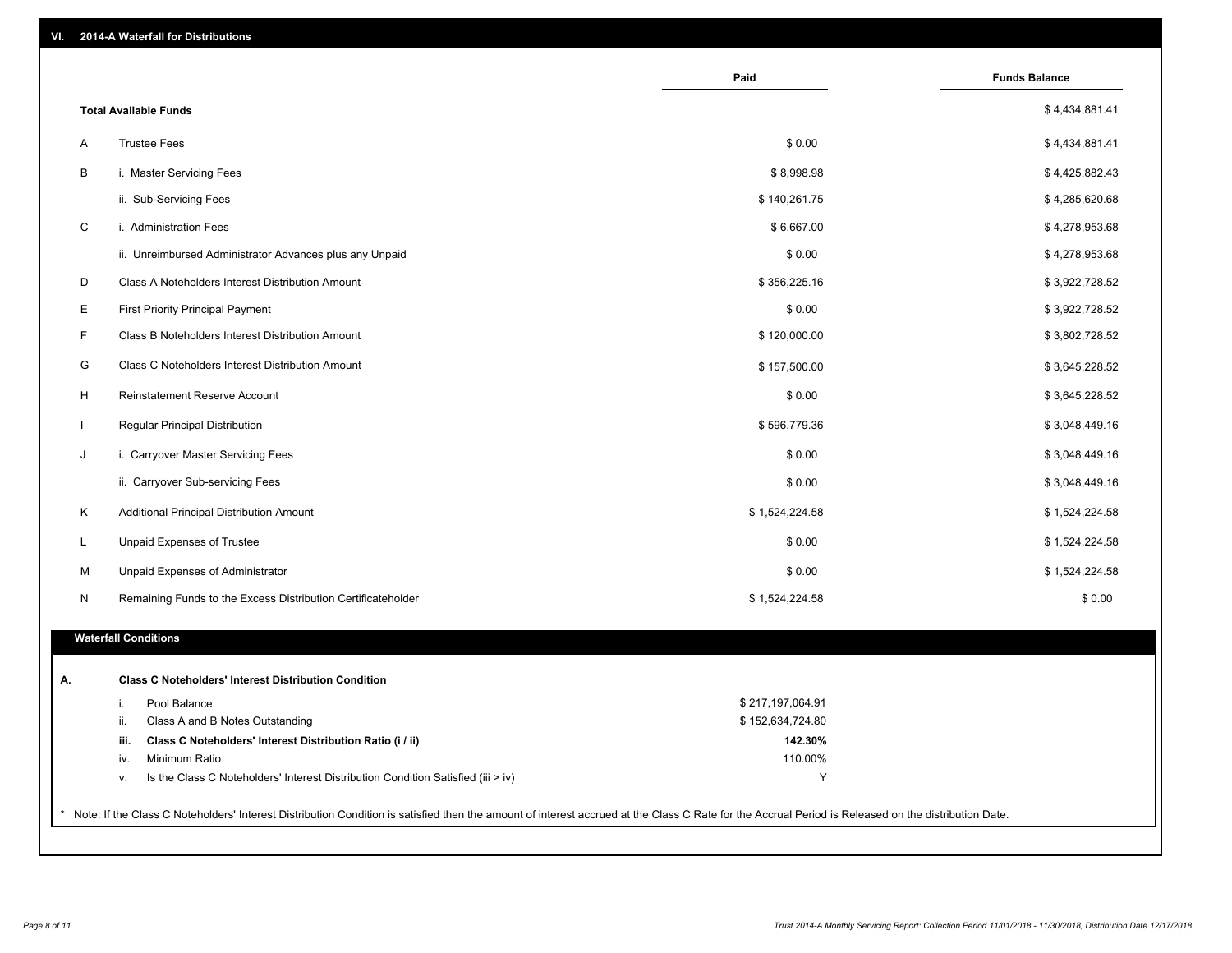| 2014-A Distributions<br>VII.                               |                         |                         |                         |
|------------------------------------------------------------|-------------------------|-------------------------|-------------------------|
| <b>Distribution Amounts</b>                                |                         |                         |                         |
|                                                            | A <sub>2</sub> A        | A <sub>2</sub> B        | A3                      |
| Cusip/Isin                                                 | 784456AB1               | 784456AC9               | 784456AD7               |
| <b>Beginning Balance</b>                                   | \$33,317,362.40         | \$33,317,362.40         | \$50,000,000.00         |
| Index                                                      | <b>FIXED</b>            | <b>LIBOR</b>            | <b>LIBOR</b>            |
| Spread/Fixed Rate                                          | 3.05%                   | 1.15%                   | 1.50%                   |
| Record Date (Days Prior to Distribution)                   | 1 NEW YORK BUSINESS DAY | 1 NEW YORK BUSINESS DAY | 1 NEW YORK BUSINESS DAY |
| <b>Accrual Period Begin</b>                                | 11/15/2018              | 11/15/2018              | 11/15/2018              |
| <b>Accrual Period End</b>                                  | 12/15/2018              | 12/17/2018              | 12/17/2018              |
| Daycount Fraction                                          | 0.08333333              | 0.0888889               | 0.08888889              |
| Interest Rate*                                             | 3.05000%                | 3.45650%                | 3.80650%                |
| <b>Accrued Interest Factor</b>                             | 0.002541667             | 0.003072445             | 0.003383556             |
| <b>Current Interest Due</b>                                | \$84,681.63             | \$102,365.75            | \$169,177.78            |
| Interest Shortfall from Prior Period Plus Accrued Interest | $\mathsf{\$}$ -         | $\mathsf{\$}$ -         | $\mathsf{\$}$ -         |
| <b>Total Interest Due</b>                                  | \$84,681.63             | \$102,365.75            | \$169,177.78            |
| <b>Interest Paid</b>                                       | \$84,681.63             | \$102,365.75            | \$169,177.78            |
| <b>Interest Shortfall</b>                                  | $\mathsf{\$}$ -         | $\mathsf{\$}$ -         | $\mathsf{\$}$ -         |
| <b>Principal Paid</b>                                      | \$1,060,501.97          | \$1,060,501.97          | $\mathsf{\$}$ -         |
| <b>Ending Principal Balance</b>                            | \$32,256,860.43         | \$32,256,860.43         | \$50,000,000.00         |
| Paydown Factor                                             | 0.015595617             | 0.015595617             | 0.000000000             |
| <b>Ending Balance Factor</b>                               | 0.474365595             | 0.474365595             | 1.000000000             |

\* Pay rates for Current Distribution. For the interest rates applicable to the next distribution date, please see https://www.salliemae.com/about/investors/data/SMBabrate.txt.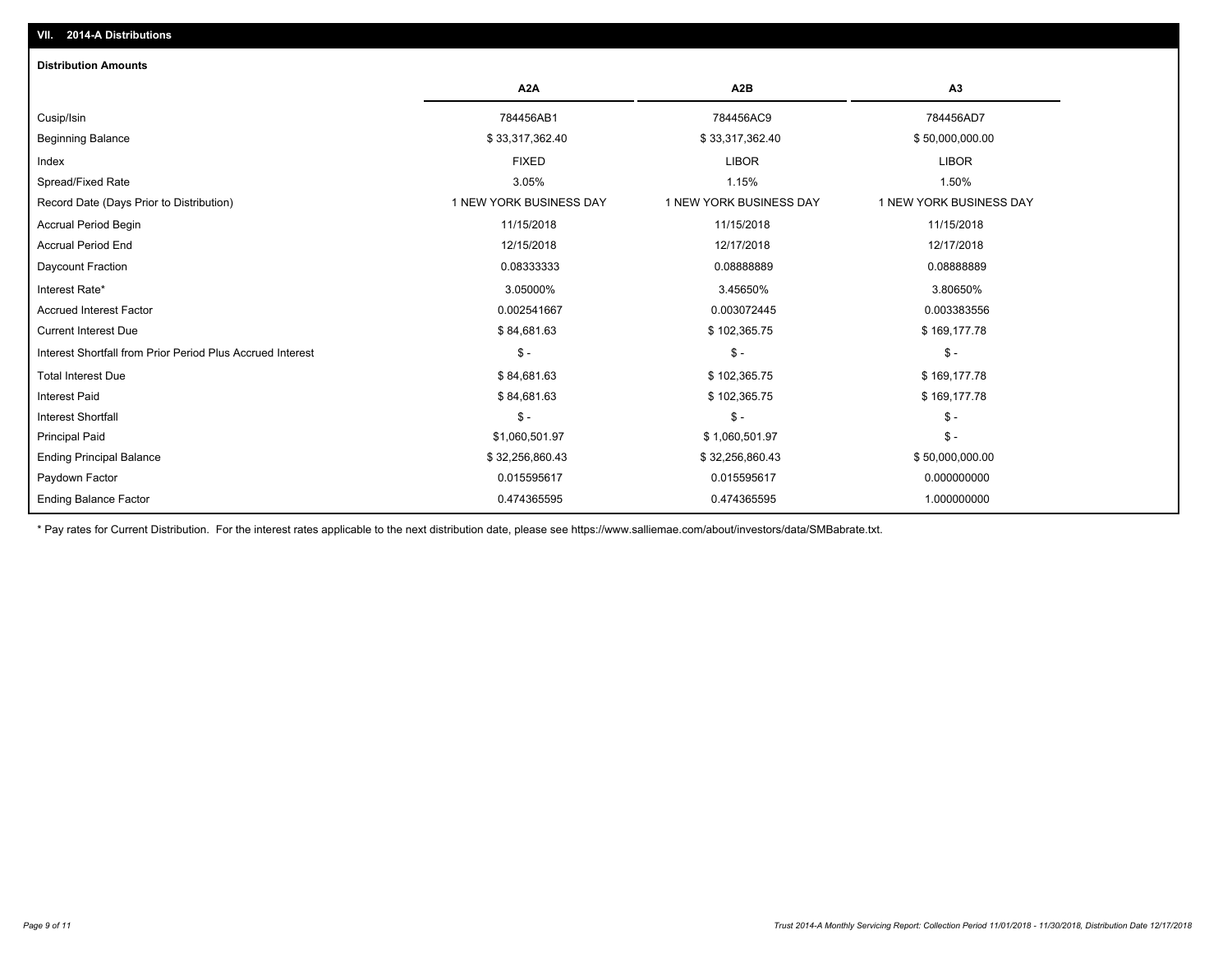| <b>Distribution Amounts</b>                                |                         |                         |
|------------------------------------------------------------|-------------------------|-------------------------|
|                                                            | в                       | C                       |
| Cusip/Isin                                                 | 784456AE5               | 784456AF2               |
| <b>Beginning Balance</b>                                   | \$36,000,000.00         | \$42,000,000.00         |
| Index                                                      | <b>FIXED</b>            | <b>FIXED</b>            |
| Spread/Fixed Rate                                          | 4.00%                   | 4.50%                   |
| Record Date (Days Prior to Distribution)                   | 1 NEW YORK BUSINESS DAY | 1 NEW YORK BUSINESS DAY |
| <b>Accrual Period Begin</b>                                | 11/15/2018              | 11/15/2018              |
| <b>Accrual Period End</b>                                  | 12/15/2018              | 12/15/2018              |
| Daycount Fraction                                          | 0.08333333              | 0.08333333              |
| Interest Rate*                                             | 4.00000%                | 4.50000%                |
| <b>Accrued Interest Factor</b>                             | 0.003333333             | 0.003750000             |
| <b>Current Interest Due</b>                                | \$120,000.00            | \$157,500.00            |
| Interest Shortfall from Prior Period Plus Accrued Interest | $\mathsf{\$}$ -         | $\mathsf{\$}$ -         |
| <b>Total Interest Due</b>                                  | \$120,000.00            | \$157,500.00            |
| <b>Interest Paid</b>                                       | \$120,000.00            | \$157,500.00            |
| <b>Interest Shortfall</b>                                  | $\mathsf{\$}$ -         | $\frac{1}{2}$           |
| <b>Principal Paid</b>                                      | $\mathsf{\$}$ -         | $\mathsf{\$}$ -         |
| <b>Ending Principal Balance</b>                            | \$36,000,000.00         | \$42,000,000.00         |
| Paydown Factor                                             | 0.000000000             | 0.000000000             |
| <b>Ending Balance Factor</b>                               | 1.000000000             | 1.000000000             |

\* Pay rates for Current Distribution. For the interest rates applicable to the next distribution date, please see https://www.salliemae.com/about/investors/data/SMBabrate.txt.

**VII. 2014-A Distributions**